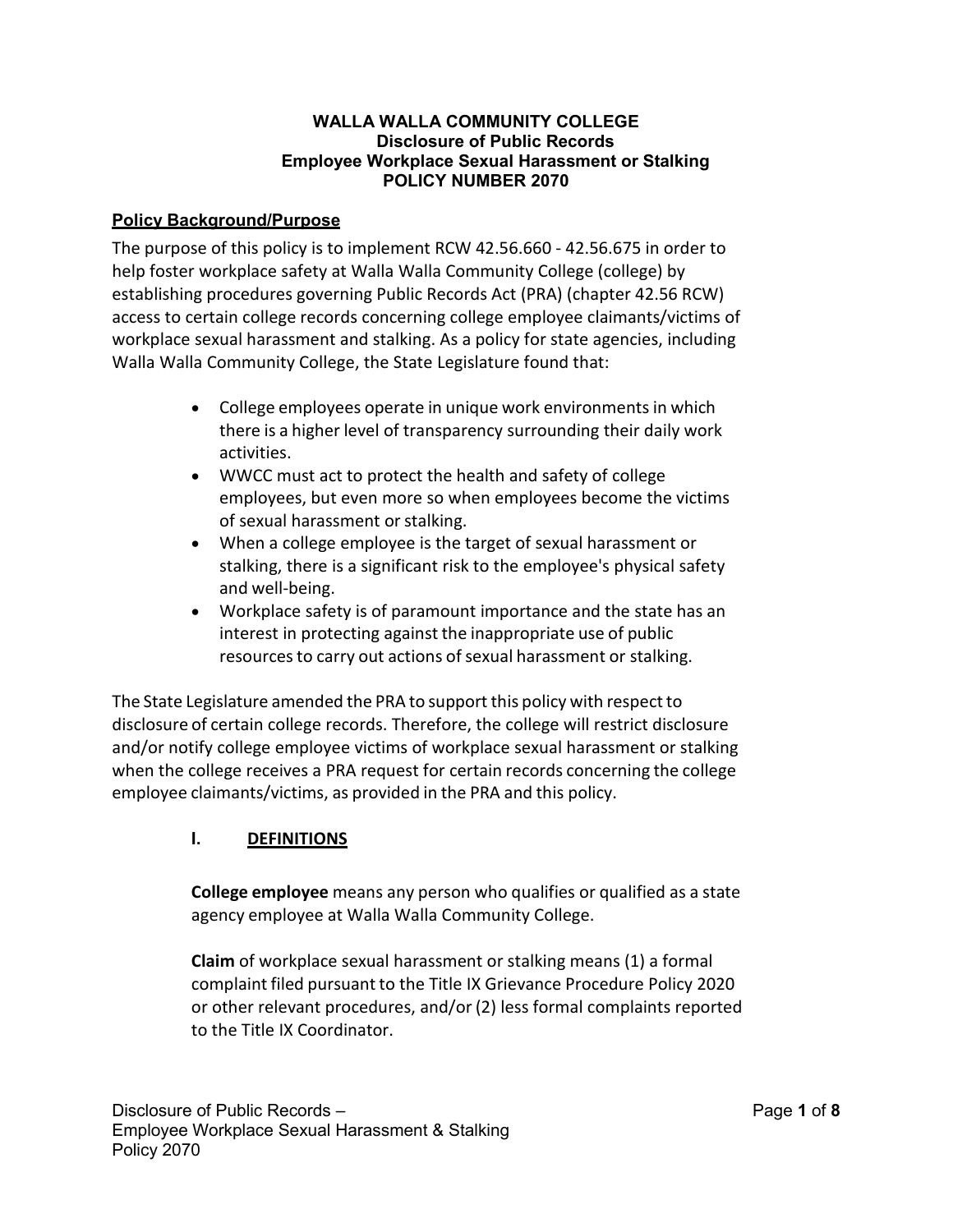**Claimant** means a person who hasfiled or made a claim of alleged workplace sexual harassment or stalking or is named as a victim.

**Discipline** means an authorized employment compliance directive or decision under agency laws, rules and policies, addressing employee misconduct, imposed upon the alleged harasser/stalker, including but not limited to reductions in pay, suspensions, demotions, and dismissals. Discipline also includes sanctions and conditions imposed on students pursuant to WAC 132T-100-290.

**HR** means Human Resources Department staff.

**Immediately** with respect to providing notice means no later than five business days, if feasible. The time to provide notice may be adjusted depending upon the circumstances.

**Indirectly** with respect to providing records means providing records to persons acting on behalf of an alleged harasser/stalker and who are making PRA requests --- including but not limited to an attorney, union representative, other legal representative or agent. Other persons may be included as persons acting on behalf of an alleged harasser/stalker, depending upon the circumstances, such as a relative of the requester, or organizations that make PRA requests on behalf of individuals or persons.

**Investigation** means a formal or informal process as defined in Title IX Grievance Procedure Policy 2020 or when a person authorized by the college is gathering facts and evidence on behalf of the college to determine whether a claim can be substantiated. Depending upon the circumstances, an investigation might be conducted by Human Resources Department staff, a supervisor, an outside investigator, or other authorized person.

**Issued** means discipline that has been dispensed and/or imposed by a person with authority as part of their job duties to issue and/or levy the discipline, typically in writing.

**List of college employees** means a list of college employees who are named as victims in workplace sexual harassment or stalking claims, prepared pursuant to RCW 42.56.675 and in order to administer RCW 42.56.660.

**PRO** means the college's Public Records Officer or designee.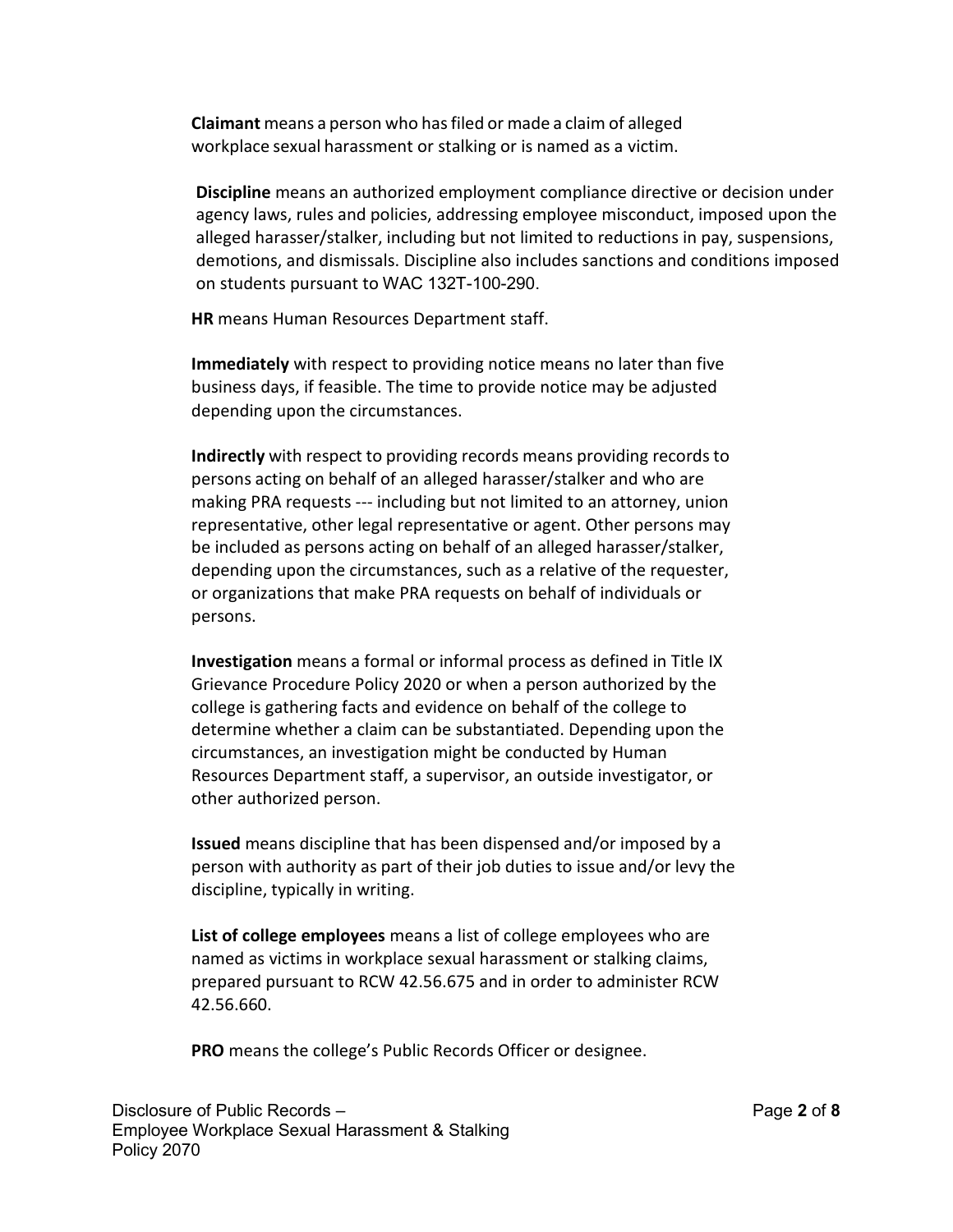**PRR** means "public records request" which is a request for records submitted under the Public Records Act. A request will be referred to in this policy as a PRR, or a PRA request.

**Public Records Act (PRA)** means chapter 42.56 RCW.

**Records concerning a college employee** means public records the contents of which have to do with an identifiable and specific college employee and which relate to the employee's employment status as a particular individual. The records primarily concern the employee as an employee, not the employee's agency or general work. Other public records concerning a college employee that could be used to "carry out actions of sexual harassment or stalking" may be included. "Records concerning an agency employee" do not include work product created by the agency employee as part of his or her official duties.

**Stalking** as defined in the Title IX Grievance Procedure Policy 2020.

**Victim** means a person who, in a claim, is alleged to have been the target of workplace sexual harassment or stalking. A victim can be the claimant or other persons listed in the claim as additional alleged victims.

**Workplace sexual harassment** as defined in the Title IX Grievance Procedure Policy 2020.

# **II. ACTIONS AND RESPONSIBILITIES**

The following employees have these responsibilities under this policy:

# • **Public Records Officer or Designee (PRO)**:

Under this policy, the Public Records Officer (PRO) and/or the PRO's designee(s) will take these steps.

**Step 1.** Upon receipt of a PRA request (PRR) seeking records concerning a college employee claimant/victim who was targeted for workplace harassment or stalking and governed by RCW 42.56.660 - .675, the PRO will determine if:

(a) the college received a **claim** concerning the alleged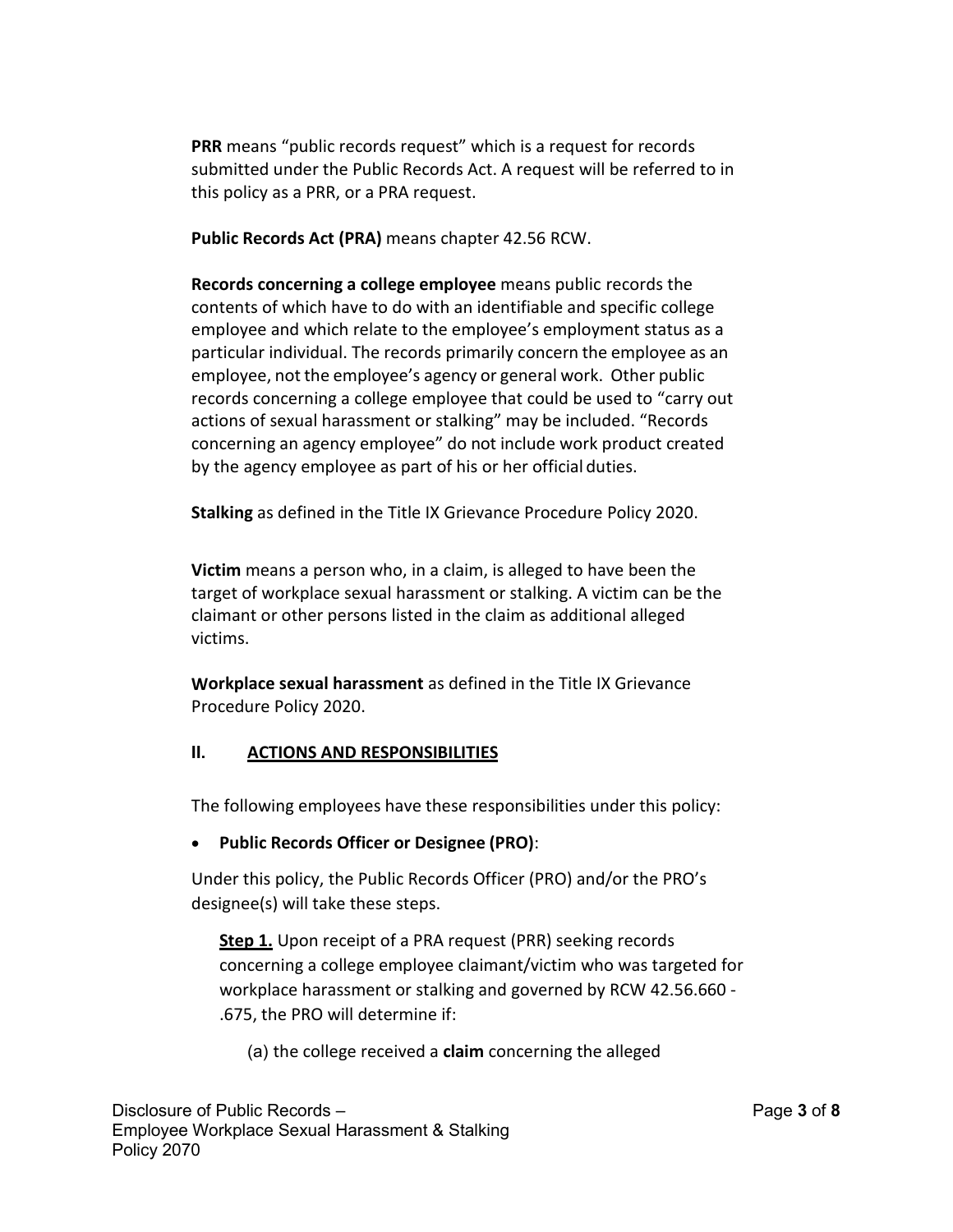harassment or stalking and there is a **claimant** or **victim**,

(b) the college conducted an **investigation** as a result, and

(c) the college **issued discipline** upon a college employee as a result.

(d) The PRO will also determine if the request seeks a **list of names** of employee claimants/victims maintained by the college in order to administer RCW 42.56.660.

The PROmay need to consult with Human Resources Department or supervisory staff, and/or the claimant or victim, or other relevant staff including college legal counsel, to ascertain this information.

**Step 2.** If the answer to all three in (a) – (c) of Step 1 is "**yes,**" the PRO will make reasonable efforts to determine the true identity of the requester, and then proceed to Step 3. If the answer to (d) is "yes," the agency will not disclose the list of names pursuant to RCW 42.56.675.

If the answer to any of (a) – (c), or separately for (d), in Step 1 is "no," the PRO will skip Step 3 and proceed to Step 4.

**Step 3.** After the PRO makes reasonable efforts to determine the true (actual) identity of the requester, the PRO will proceed to A or B below, whichever is relevant.

A. **REQUESTER IS HARASSER/STALKER.** If the PRO reasonably verifies that the requester is the person alleged to have harassed or stalked the college employee claimant/victim, the records will not be released to the requester under RCW 42.56.660(1), *unless* the agency receives a valid court order requiring release or written consent for release by the claimant or victim. The PRO will cite RCW 42.56.660(1) as the exemption from disclosure, along with other relevant exemptions (if any).

If the PRO believes the requester is or may be acting on behalf of the alleged stalker/harasser, or intends to use the requested records to harass or stalk the college employee claimant/victim, the PRO will consult with college legal counsel.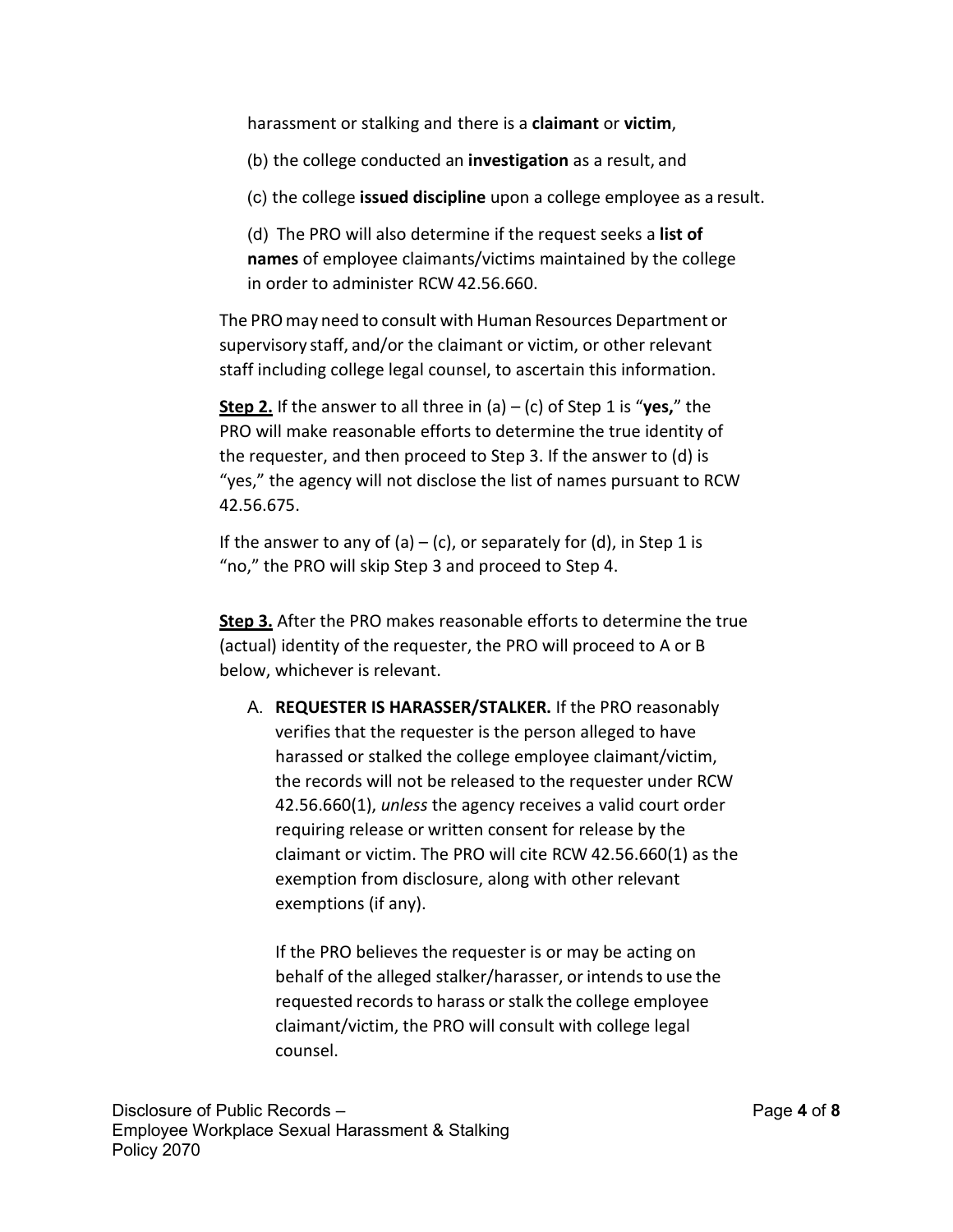The PRO will work with HR staff to inform the employee of their right to provide written consent to disclosure of the requested records, if the employee has not yet provided or refused consent. The college may place a copy of any signed consent form in the employee's personnel file and the specific PRR file.

The PRO may also give notice of the PRR to the employee claimant/victim under RCW 42.56.540.

B. **REQUESTER IS NOT HARASSER/STALKER.** If the PRO reasonably verifies that the requester is someone other than the alleged harasser/stalker (or someone not covered by A. above), the PRO will immediately give notice of the PRR to the employee claimant/victim under RCW 42.56.660(2)(b), unless the employee/claimant has consented in writing to waiver of such notice and thus also agrees to the release of the requested records concerning the employee.

The PRO will inform the employee that absent a court order enjoining the college from disclosing records, the records will be disclosed unless exempt under some other law (other than RCW 42.56.660).

The PRO will provide the employee a date by which the college must receive notice that the employee has initiated any court action to enjoin disclosure. Except for the college's five-day response letter required in RCW 42.56.520, the PRO will suspend further processing of the part of the request for these records covered by RCW 42.56.660 during the pendency of the court action, and will not disclose those records during that time. RCW 42.56.660(2)(b). The PRO will continue to process any other parts of the request, including review of the requested records that may be exempt under other laws.

**IF the PRO does not receive notice that the employee** has initiated an action under RCW 42.56.660 seeking to enjoin disclosure by the date set by the PRO, the PRO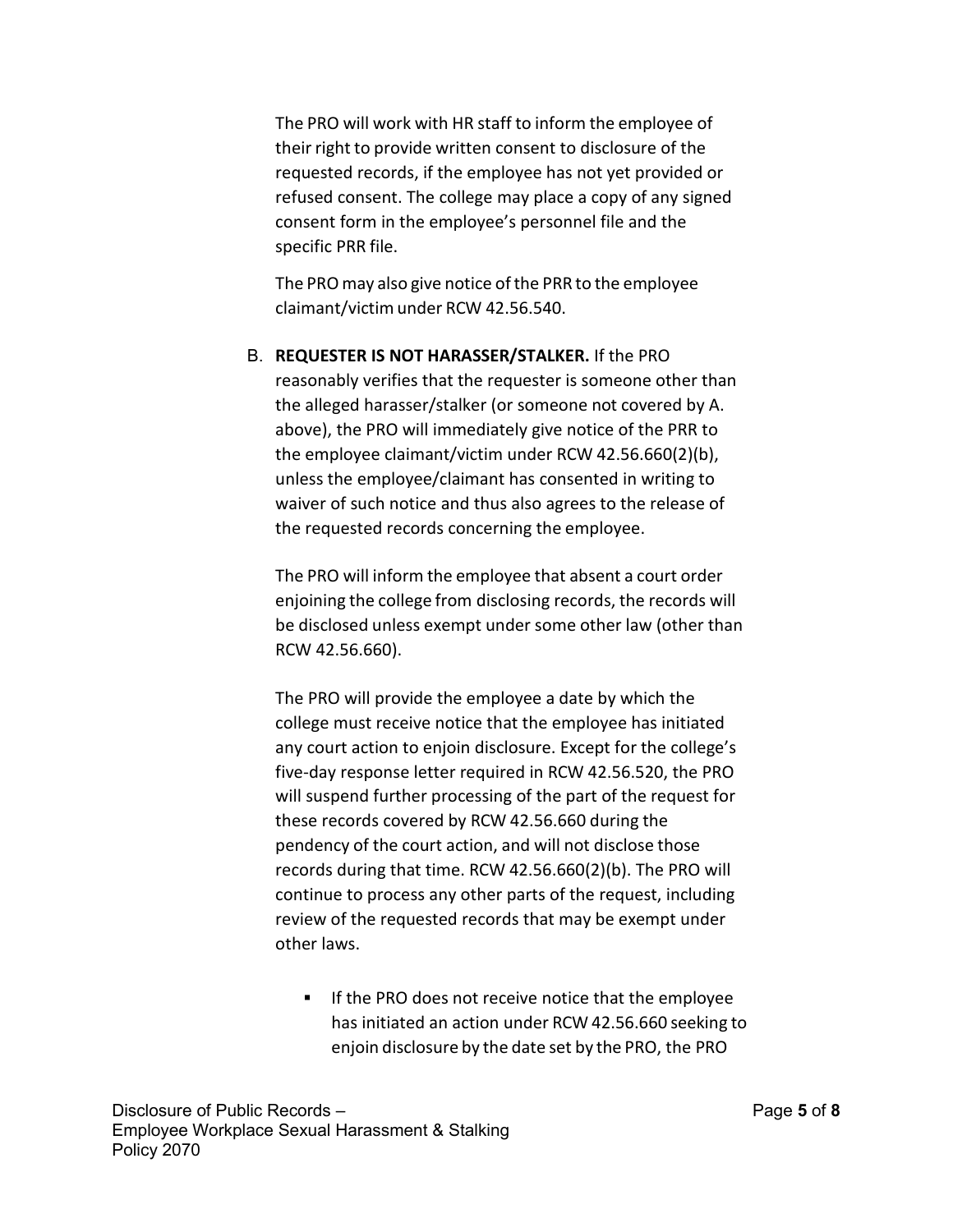will continue to process the PRA request and may consider other relevant exemptions from disclosure (if any), prior to any release of the requested records. For example, certain college investigative records concerning harassment in employment are also addressed in the exemption at RCW 42.56.250(6).

- **If the PRO timely receives a valid court order enjoining** disclosure following this notice, the college will follow the terms of the court order, and/or seek review or clarification, if necessary.
- **If the employee's action seeking an injunction is** dismissed without the court granting an injunction, and absent a stay, the PRO will continue to process the PRR and may consider other relevant exemptions from disclosure (if any), prior to any release.

**Step 4**. If the answer to (a) - (c), or separately for (d), in Step 1 is "**no**" the PRO may give notice of the PRA request to the employee under RCW 42.56.540, using the same third party notice procedures the agency uses with other PRA requests including but not limited to WAC 132T-175-080.

The PRO may take other reasonable steps and provide other notices with respect to a particular PRR.

• **Employee Claimant/Victim of Workplace Sexual Harassment or Stalking**:

Under this policy, a college employee who is a claimant/victim of workplace sexual harassment or stalking must cooperate with the PRO as needed for the agency to process a PRA request (PRR) for the records concerning the employee that are addressed in RCW 42.56.660 - .675.

This cooperation includes but is not limited to:

o Immediately notifying the PRO if the employee becomes aware the requester is the alleged harasser/stalker, someone acting on behalf of the alleged harasser/stalker, or a person who intends to use the requested records or information in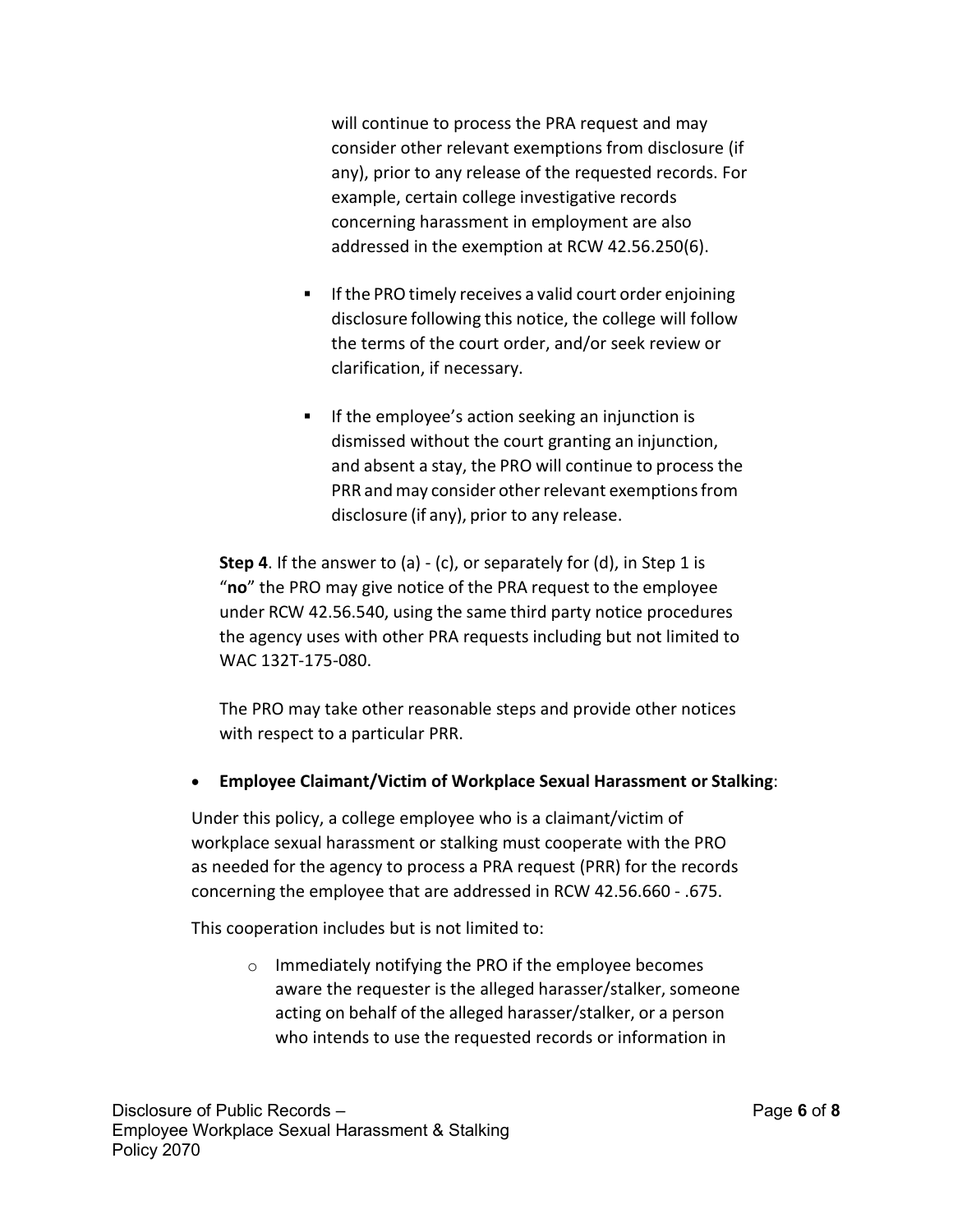the requested records to harass, stalk, threaten, or intimidate that college employee.

- $\circ$  Complying with any deadlines set by the PRO to provide information needed by the college to process the request.
- $\circ$  Immediately, by no fewer than 10 days prior to the court hearing, notifying the PRO if the employee has initiated a court action to enjoin disclosure. The employee must provide sufficient notice to the PRO of the court proceeding under the relevant court rules and procedures.
- o Immediately providing the PRO and the Attorney General's Office (the division representing the college) a copy of any court order and all pleadings relevant to the PRR.
- o Providing written consent to the PRO to disclosure of the requested records to the alleged harasser/stalker if the employee has no objection to their release.
- o Other actions identified by the PRO or college, which are needed to process the PRR or respond to court actions concerning the request.

If the college employee who is a claimant/victim has concerns about release of the records which are being sought through procedures outside the PRA (discovery, subpoenas, etc.), the employee should promptly notify the PRO and the college's legal counsel. The employee may also needto consult with private legal counsel.

# • **Human Resources Department Staff Including Workplace Claim Investigators:**

Under this policy, Human Resources Department staff, including workplace claim investigators, will familiarize themselves with RCW 42.56.660 - .675.

**List.** If staff maintain a list of employee claimants/victims of workplace sexual harassment or stalking disciplined by the agency, staff will promptly notify the PRO.

**Investigations.** When contacting and interviewing workplace harassment and stalking claimants and victims, investigators are encouraged to